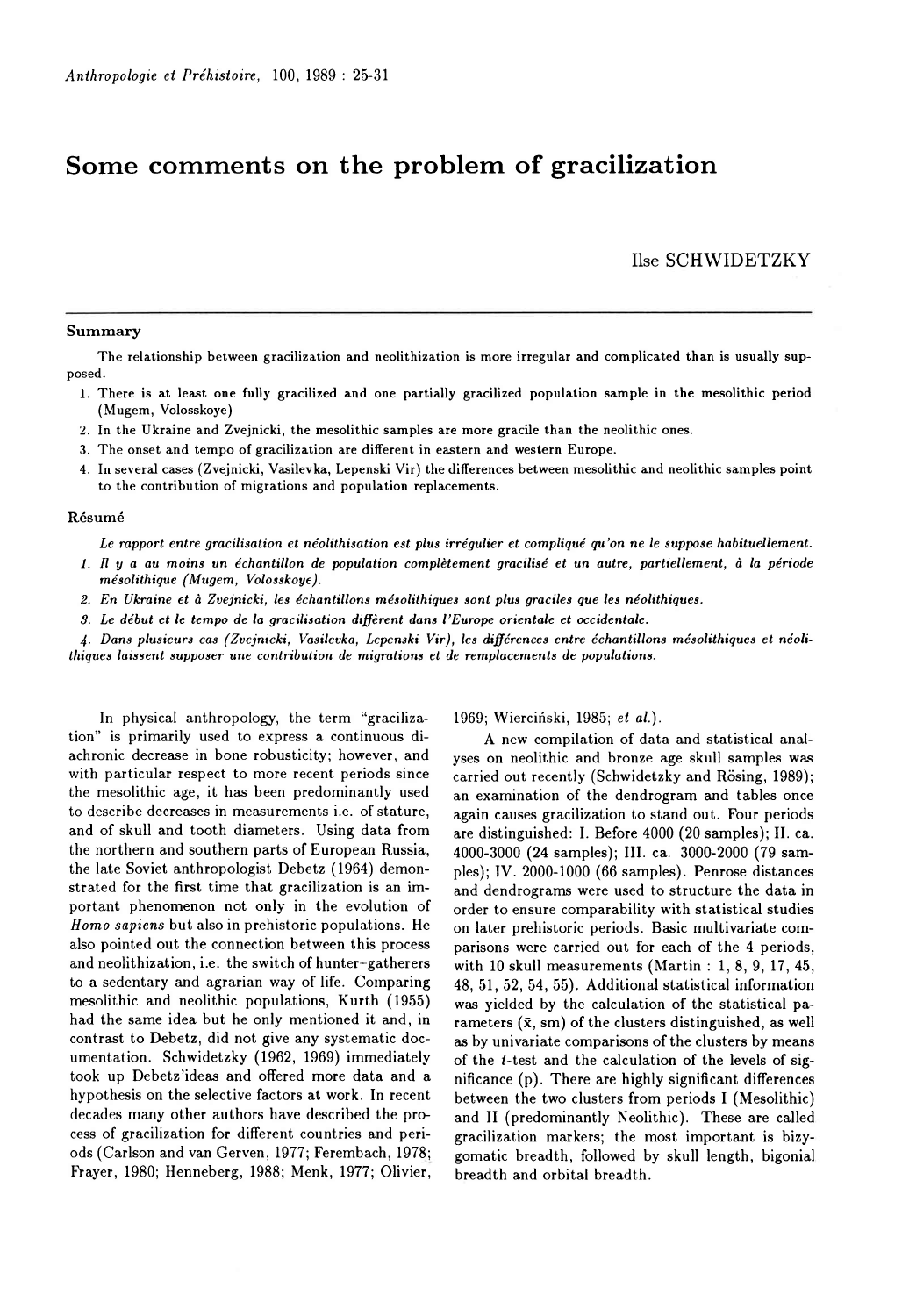|                                             | 45             |             | $\mathbf{1}$   |              | 66                            | 51           |             |
|---------------------------------------------|----------------|-------------|----------------|--------------|-------------------------------|--------------|-------------|
| Vasilevka 1+3, Mesol.<br>Vasilevka 2, Neol. | 140,0<br>153,6 | (26)<br>(9) | 193,6<br>189,9 | (25)<br>(10) | (24)<br>101,5<br>114,8<br>(8) | 43,0<br>47,6 | (24)<br>(8) |
|                                             |                |             |                |              |                               |              |             |
| Dnepr-Donez-culture                         |                |             |                |              |                               |              |             |
| early phase $(1)$                           | 146,8          | (67)        | 193,8          | (108)        | 113,0<br>(55)                 | 45,0         | (69)        |
| late $phase(2)$                             | 144,1          | (23)        | 195,3          | (23)         | 108,3<br>(23)                 | 44,6         | (23)        |
| Zvejnicki, Mesol.                           | 136,9          | (11)        | 187,6          | (12)         |                               | 43.6         | (11)        |
| Early Neol.                                 | 139,1          | (12)        | 190.4          | (14)         |                               | 44,7         | (11)        |
| Middle and Late Neol.                       | 139,9          | (27)        | 188.1          | (35)         |                               | 44,2         | (35)        |
| Drevne Yamnaya, Ukraina                     | 136,7          | (59)        | 193,2          | (92)         |                               | 43,6         | (61)        |
| Catacomb culture, Ukraina                   | 137.0          | (117)       | 187,2          | (150)        |                               | 42,9         | (126)       |
| Drevne Yamnaya, Volga                       | 140.2          | (16)        | 191,6          | (21)         |                               | 43,5         | (18)        |
| Catacomb culture, Volga                     | 137,5          | (13)        | 188,2          | (16)         |                               | 43,9         | (16)        |
| Iron gate, Protoneol. <sup>(3)</sup>        | 141,8          | (12)        | 191,7          | (21)         | 107,0<br>(9)                  | 42,4         | (16)        |
| $Starchevo-culture(4)$                      | 131,0          | (4)         | 188,5          | (13)         | (8)<br>99,3                   | 39,7         | (8)         |
| Linear Ceramics, Centr. Germ.               | 131,4          | (33)        | 188,6          | (40)         | (33)<br>98,6                  | 41,0         | (34)        |
| Rössener culture, Centr. Germ.              | 127,4          | (12)        | 187,4          | (19)         |                               | 40,0         | (3)         |

<sup>(1)</sup> Dereivka, Vovnigi, Vasilevka 2, Nikolskoje

<sup>(2)</sup> Volnoje, Aleksandrija

<sup>(3)</sup> Lepenski Vir Protoneol., Vlasać

<sup>(4)</sup> Lepenski Vir Neol., Vinča

Table 1: Main metric gracilization markers of some samples :  $\bar{x}$  and (number of individuals) (45: Bizygomatic breadth; 1:skull length; 66:bigonial width; 51: orbital breadth)

Table 1 includes some of the data from the table of averages compiled by Schwidetzky and Rösing (1989). It tries to compare samples from the same sites, regions or cultures, but within different time brackets. A preliminary remark seems to be useful. In principle, gracilization should mean diachronic change within a population, i.e. across genetically connected generations. This being the case, there should be an overlap in the distribution of individuals across the different times brackets. The replacement of a robust population by a more gracilized one  $-$  by migration for example  $-$  is quite another process.

Unfortunately, few cases exist where human remains from the same site fall within different time brackets within the periods considered here : Vasilevka, Zvejnicki, Lepenski Vir; also, there are only a few which belong to the same restricted region or/and the same culture: the early and late phases of Dnepr-Donez culture; Iron gate-Starchevo culture. The other sequences in table 1 represent cases in which continuity of population is highly probable according to archeological finds, but where the skull samples come from many sites covering a rather vast area; i.e. the Linear ceramics-Roessener culture from Central Germany and the sequence of Drevne-Yamnaya and Catacomb culture in the Ukraine and the Volga region.

In an earlier paper (Schwidetzky, in press) on the

first period (before 4000) it is shown that the relationships between gracilization and neolithization are apparently more complicated than had been previously supposed : Mugem has been described as a fully gracilized, and Volosskoye as a partially gracilized sample. On the other hand, in the Iron gate case, the protoneolithic and the neolithic individuals are so strictly differentiated by the two main gracilization markers (bizygomatic breadth and skull length) that only replacement could be involved, and not local gracilization. If we look at table 1, more complications are to be seen. In both the Ukraine (Vasilevka) and Zvejnicki the mesolithic samples are more "gracile" than the neolithic ones. Figure 1 shows the distribution of individuals for the two main gracilization markers. We see that the field with the highest gracilization level is occupied by individuals from mesolithic Vasilevka 3. Soviet anthropologists thus consider that the very robust Dnepr-Donez-people (Vasilevka 2) may have been immigrants from the North, where there is a very robust type in some of the samples of the Pit-comb-ceramics (see Bunak, 1976; Debetz, 1973; Gochman, 1966). In Zvejnicki too, the greater robusticity of early neolithics could be explained by the immigration of Pit-comb-people from the East; the mesolithics are representatives of the Kunda culture, with northern affinities (Denisova, 1975; Mark, 1970; Schwidetzky, 1986).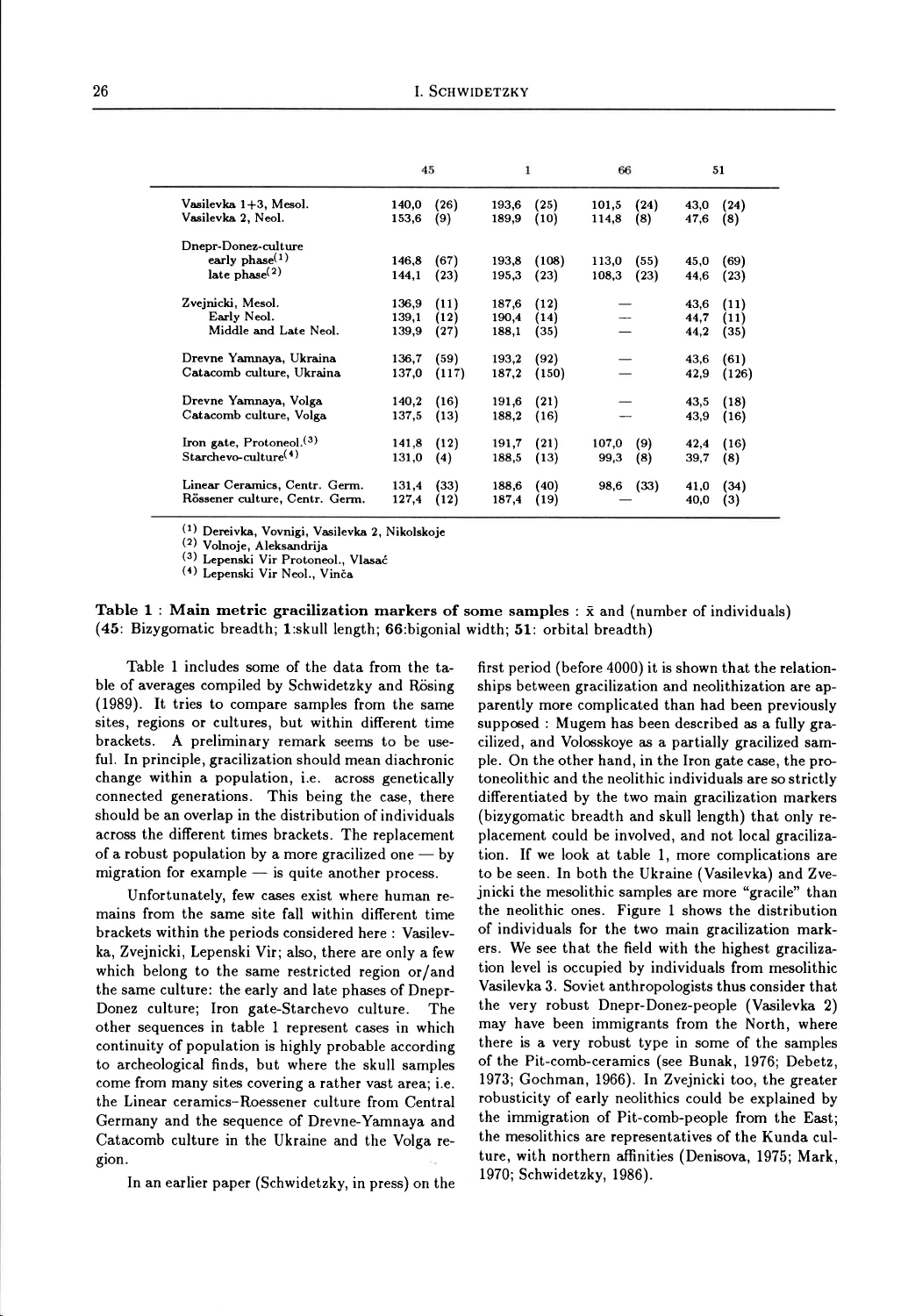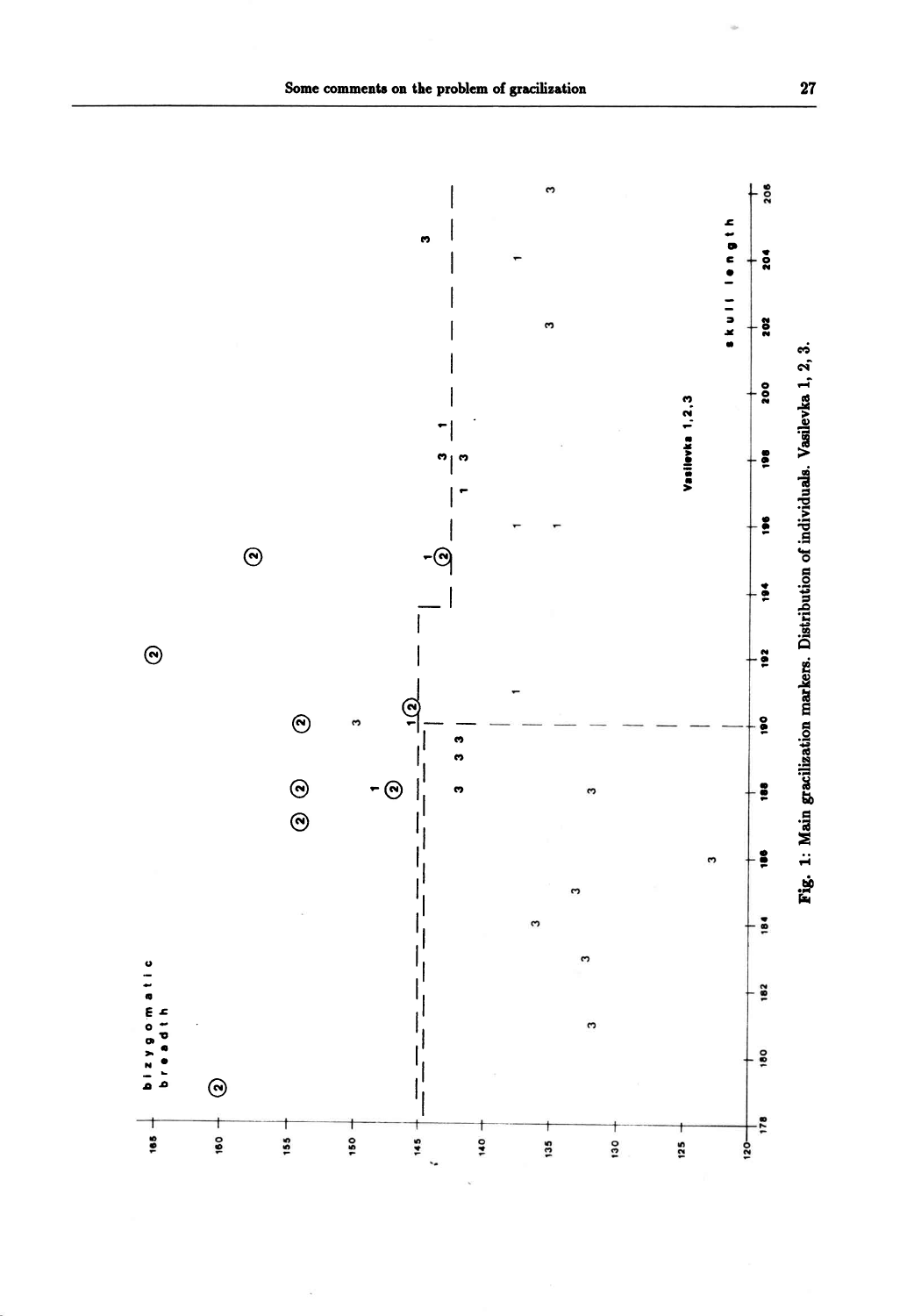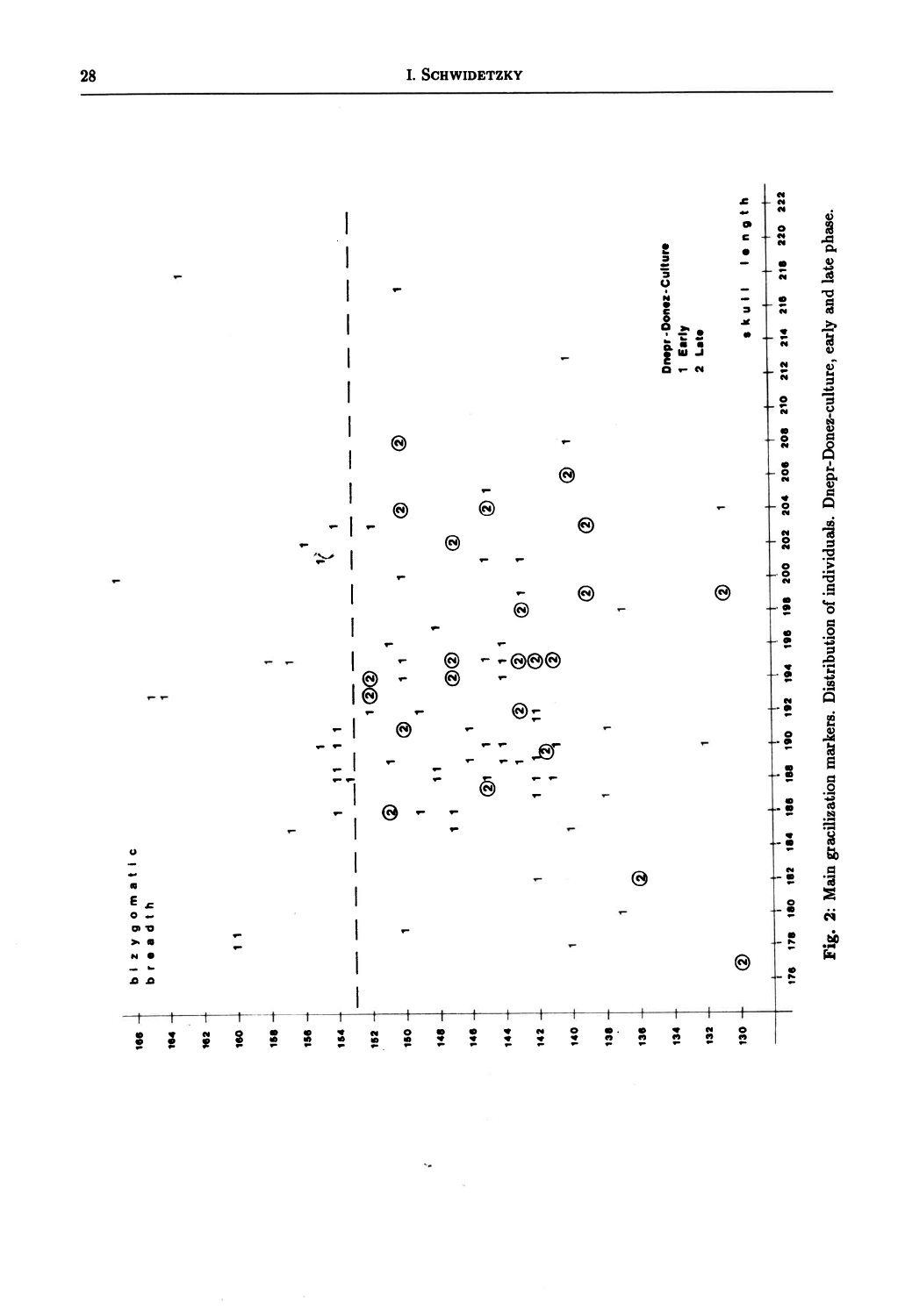

k,

Some comments on the problem of gracilization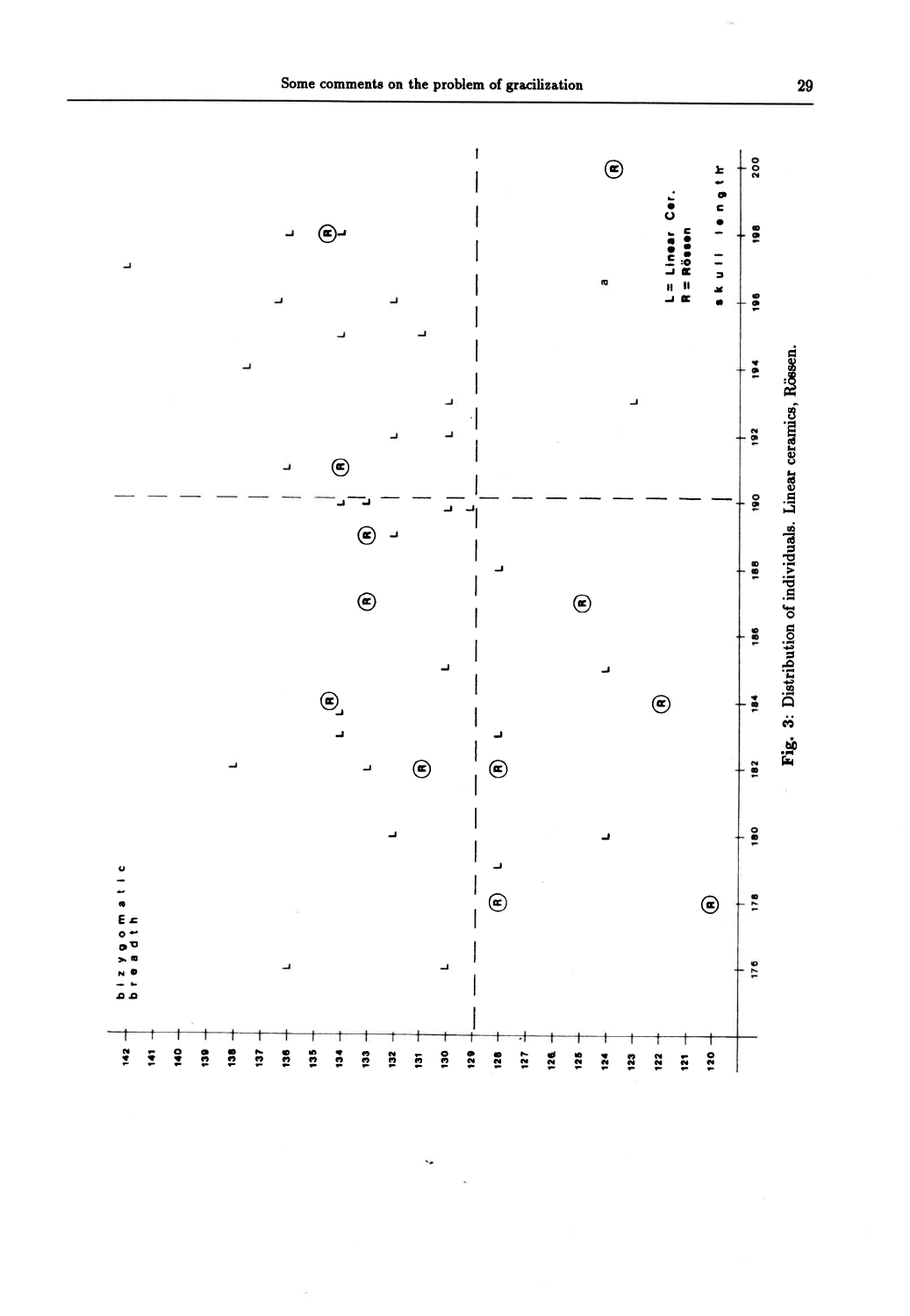There are cases, however, where local gracilization seems to have taken place : such cases are the early and late phases of the Dnepr-Donez-culture in the Ukraine, and the Linear Ceramics-Roessener culture in Central Germany. Also, the sequences from Drevne-Yanrnaya to Catacomb culture in southern Russia probably represent population continuity.

If we consider the distribution of individuals in terms of the main gracilization markers in the Dnepr-Donez culture we see that the transition from the earlier to the later phase is represented primarily by the disappearance of the very high bizygomatic breadth values; values above 152 are restricted to the earlier phases. The variability range of skull length shows much more similarity in the two phases.

The same comparison has been carried out for the two Central German samples (figure 3) which do not display any marked difierences between the two gracilization markers. This agrees with an earlier result. If we take bizygomatic breadth as the main marker, there are differences between eastern and western Europe in the onset and tempo of gracilization (figure 4).

This is a short descriptive contribution to the problem of gracilization. Today, however, studies of the causative factors are accorded greater value (Grupe, 1989). At the present moment there are none that are really satisfactory, though the nutrition hypothesis is particularly attractive. Further studies on this subject should also consider geographical and diachronic differences in the gracilization process.